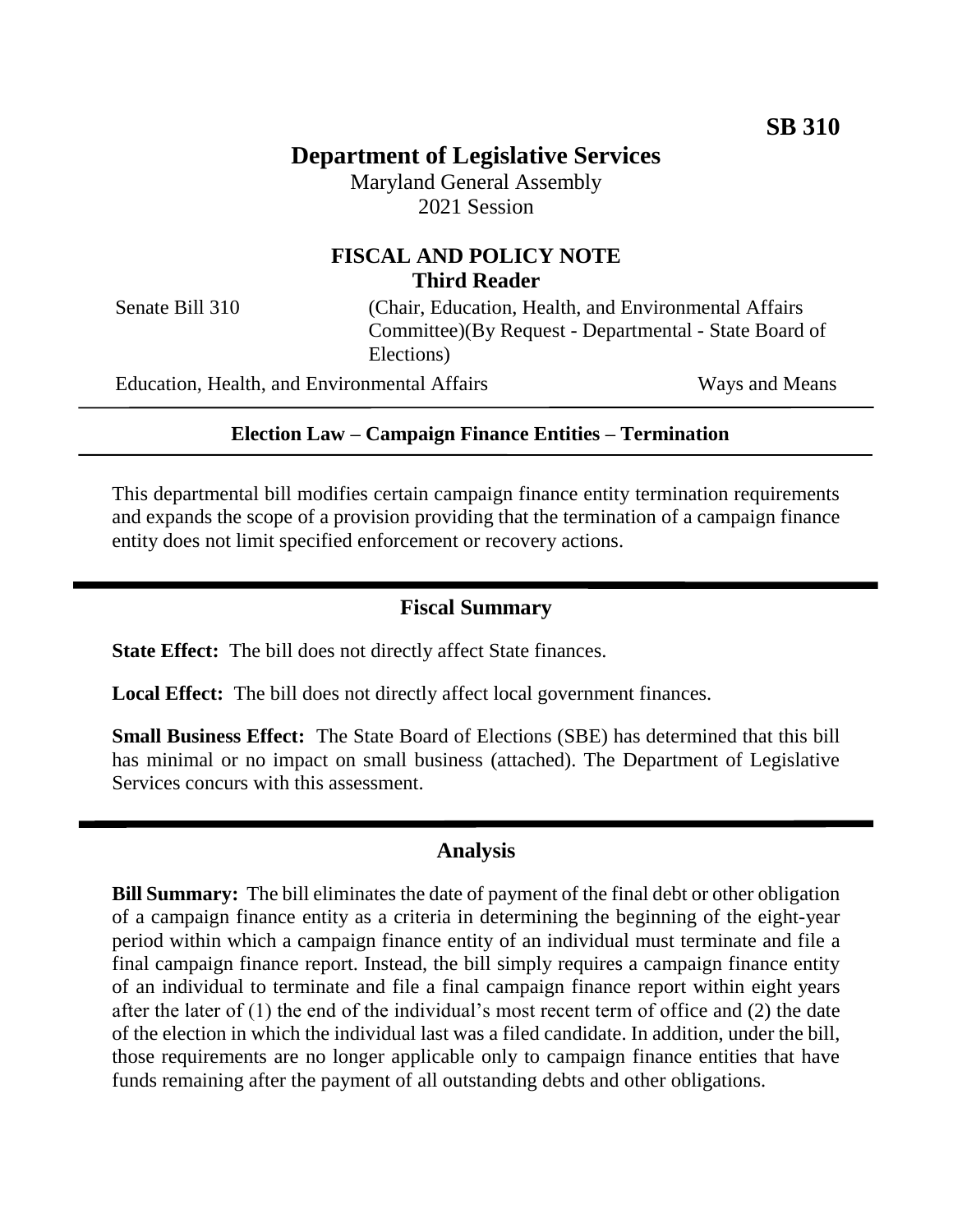The bill also requires the State Administrator of Elections to, not later than six months before a campaign finance entity is required to terminate, notify the responsible officers of the campaign finance entity and the candidate affiliated with the campaign finance entity of the date by which the campaign finance entity must (1) pay all outstanding obligations; (2) dispose of all its remaining assets in accordance with applicable State law; and (3) terminate and file a final campaign finance report.

The bill also alters the scope of an existing provision that establishes that the termination of a campaign finance entity does not limit the right of (1) SBE, or the State Prosecutor or the State's Attorney, to pursue an enforcement action against the former responsible officers of, or any candidate formerly affiliated with, the campaign finance entity or (2) a creditor to bring an action against the former responsible officers of, or any candidate affiliated with, the campaign finance entity. The existing provision applies to termination of a campaign finance entity by SBE under specified circumstances, but under the bill the provision applies to any termination of a campaign finance entity under State campaign finance law.

**Current Law:** State campaign finance law establishes termination requirements for the campaign finance entity of an individual if (1) the individual is not a filed candidate or the incumbent in any office filled by an election under State election law and (2) the campaign finance entity has funds remaining after the payment of all outstanding debts and other obligations. Under the requirements, a campaign finance entity must terminate and file a final campaign finance report within eight years after the latest of (1) the end of the individual's most recent term of office; (2) the date of the election in which the individual last was a filed candidate; and (3) the payment of the final debt or obligation of the entity that was incurred in connection with that candidacy.

SBE is authorized to terminate a campaign finance entity if it determines that good cause exists and that (1) the campaign finance entity could be terminated except for the existence of one or more outstanding obligations, each of which is more than five years old; (2) no responsible officer currently is appointed and serving; or (3) other extenuating circumstances exist to justify terminating the campaign finance entity. The termination of a campaign finance entity under that authority does not limit the right of (1) SBE, or the State Prosecutor or the State's Attorney, to pursue an enforcement action against the former responsible officers of, or any candidate formerly affiliated with, the campaign finance entity or (2) a creditor to bring an action against the former responsible officers of, or any candidate affiliated with, the campaign finance entity.

**Background:** SBE indicates that having the date of payment of the final debt or other obligation of a campaign finance entity as a criteria in determining the beginning of the eight-year period within which a campaign finance entity of an individual must terminate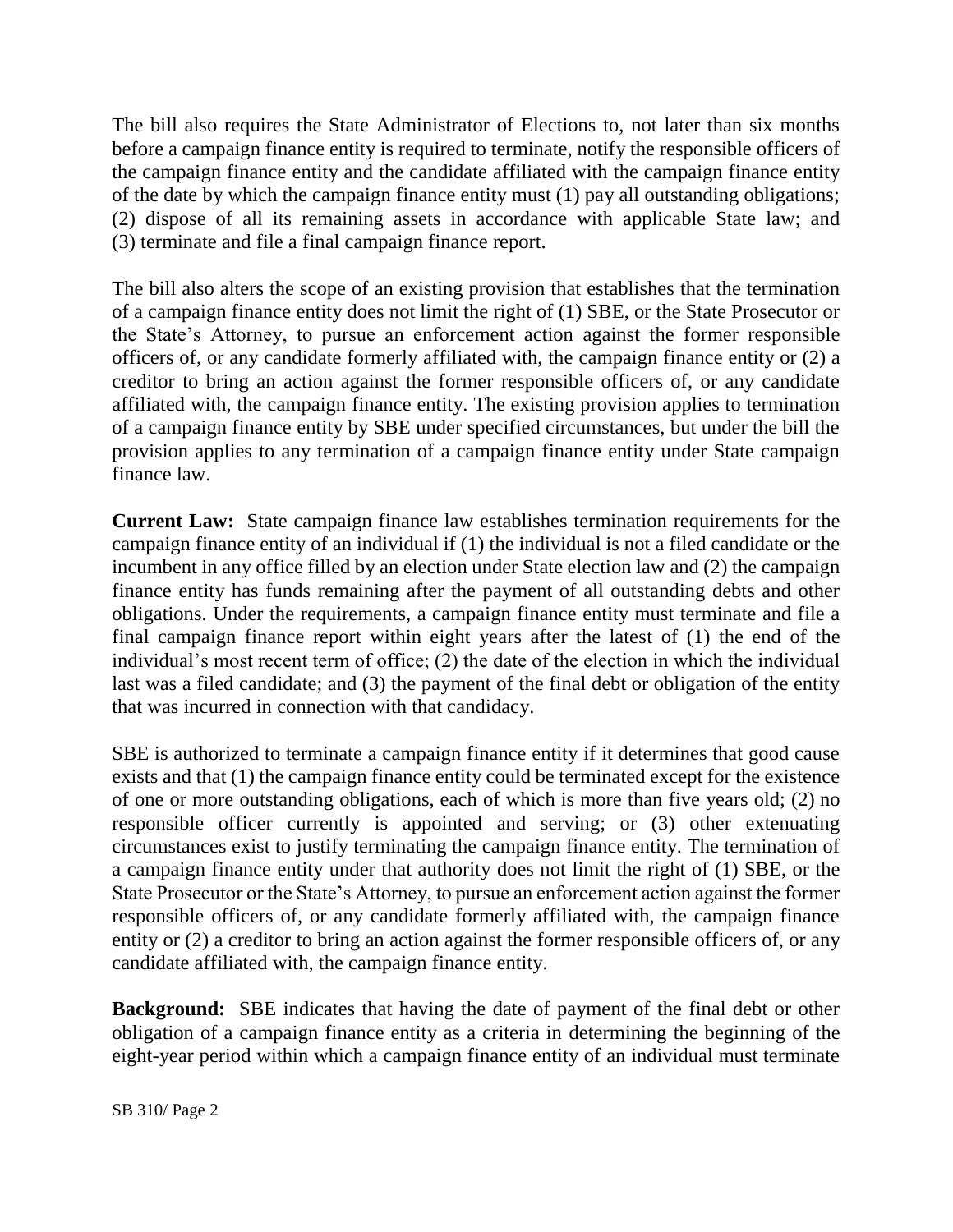and file a final campaign finance report creates too much uncertainty for enforcement actions due to the difficulty of identifying and/or verifying that date.

# **Additional Information**

**Prior Introductions:** HB 199 of 2020 passed the House and received a hearing in the Senate Education, Health, and Environmental Affairs Committee, but no further action was taken.

**Designated Cross File:** None.

**Information Source(s):** State Board of Elections; Office of the State Prosecutor; Department of Legislative Services

| <b>Fiscal Note History:</b> | First Reader - January 12, 2021 |
|-----------------------------|---------------------------------|
| rh/hlb                      | Third Reader - February 2, 2021 |

Analysis by: Scott D. Kennedy Direct Inquiries to:

(410) 946-5510 (301) 970-5510